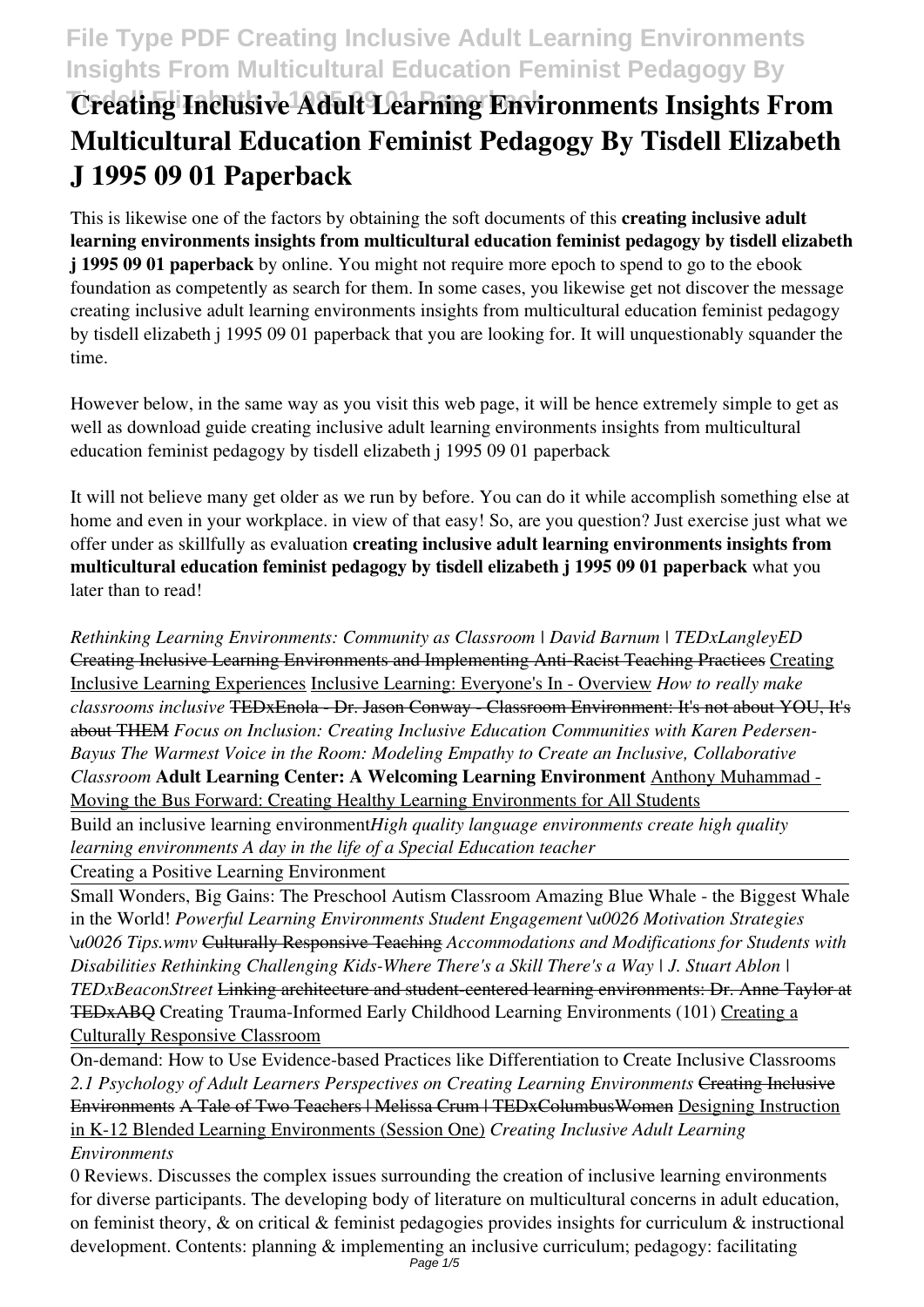# **File Type PDF Creating Inclusive Adult Learning Environments Insights From Multicultural Education Feminist Pedagogy By**

inclusivity in the learning environment; epilogue: implications for practice, summary, & ...

### *Creating Inclusive Adult Learning Environments: Insights ...*

Buy Creating Inclusive Adult Learning Environments: Insights from Multicultural Education & Feminist Pedagogy by Elizabeth J. Tisdell (ISBN: 9780788133329) from Amazon's Book Store. Everyday low prices and free delivery on eligible orders.

# *Creating Inclusive Adult Learning Environments: Insights ...*

A synthesis of the psychologically oriented and liberatory models of feminist pedagogy yields insights for the creation of inclusive adult learning environments. Rather than prescribing approaches, these insights highlight issues and teaching practices that adult educators should consider in the quest to create democratic classrooms in which every voice can be heard.

# *Creating Inclusive Adult Learning Environments: Insights ...*

A truly inclusive learning environment should "(1) reflect the diversity of those present in the learning activity itself in the curriculum and pedagogical/andragogical style; (2) attend to the wider and immediate institutional contexts in which the participants work and live; and (3) in some way reflect the changing needs of an increasingly diverse society" (p. 4).

# *Inclusive Adult Learning Environments. ERIC Digest.*

Establish clear guidelines for Tribes. You could also create an inclusive classroom environment by making sure that you have clear and concise expectations for behavior that includes teaching tolerance. One popular model that many schools have adopted is called Tribes.

### *How to build an inclusive classroom environment ...*

Relationships: The most effective way to build an inclusive learning environment comes from forming meaningful connections with your students. Simple, time-honored techniques such as not raising your voice and saying their names correctly are great ways to start building relationships.

### *3 Ways to Create an Inclusive Learning Environment - ASCD ...*

These steps, such as the production of equality and diversity policies, commit all members of the university to acting inclusively. It complies with University of Plymouth's equality and diversity policy which aims to create an inclusive and harmonious place of work and study. This policy states that it is the responsibility of all employees to act inclusively by supporting and implementing equality and diversity.

### *Why is inclusive teaching and learning important ...*

Create a calm, purposeful learning environment. Clearly display timetables and key information. Use preassessment to inform your planning. Let children choose how to show what they have learned. Don't compare the progress of one child to another; personal progress is key. Download a handy PDF summary of these 12 inclusive classroom strategies

### *How to Create an Inclusive Classroom: 12 Tips for Teachers ...*

"Inclusive learning and teaching recognises all student's entitlement to a learning experience that respects diversity, enables participation, removes barriers and anticipates and considers a variety of learning needs and preferences." HEA framework for student access, retention, attainment and progression

# *What is inclusive learning and teaching and why is it ...*

The Environment: Adult Learning - Creating an Environment that Supports Adult Learning; The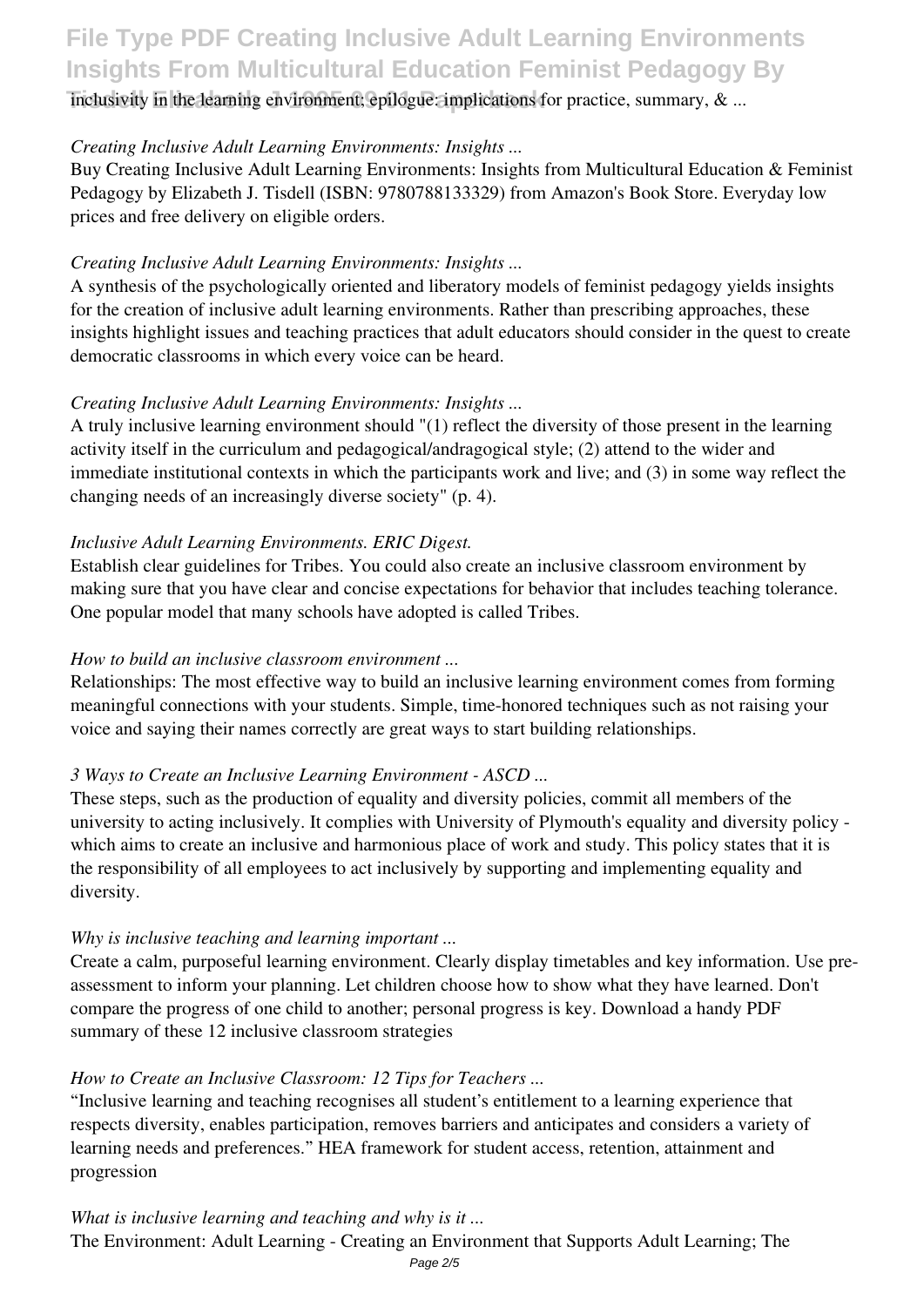# **File Type PDF Creating Inclusive Adult Learning Environments Insights From Multicultural Education Feminist Pedagogy By**

**Outdoor Environment - Helping Staff Extend the Learning Outdoors; The Environment: Materials -**Ensuring Staff Have Materials that Support Learning Goals; The Environment: Schedules and Routines - Helping Staff Organize Time for Learning and Development; The Environment: Meeting the Needs of All Learners - Helping Staff Adapt the Learning Environment

#### *The Environment: Adult Learning - Creating an Environment ...*

Parents play a huge role in that development. In the school, everyone, from the custodian to the principal, also plays a role in knowing how to effectively promote an inclusive learning environment. Working together we can create amazing opportunities for all our children. How to Effectively Promote an Inclusive Learning Environment in the ...

#### *How to Create an Inclusive Classroom - Tips for all educators*

This film was a small part of the MHFE virtual secondee project and sought to involve learners with mental health problems in identifying and overcoming barriers to returning to learning and encourage others to do so.

#### *Creating inclusive learning environments and experiences ...*

Inclusive Learning Environment Strategies The teaching-learning process is an inherently social act, and as instructors we need to be mindful of the quality of the social and emotional dynamics in our course, because they impact learning and performance.

#### *Inclusive Learning Environment Strategies • Center for ...*

When you combine them together and create the concept of 'inclusive learning and teaching' it is much harder to define. This is because there is no single definition, its meaning is dependent on the specific nature of a situation – practice which includes one person/student may exclude another.

#### *The inclusive learning and teaching handbook*

Creating an inclusive environment will not only help those students with learning differences, it will also support those students who don't have a learning difference by making them more aware, tolerant and understanding of each other.

#### *What is inclusion and how do we implement it ...*

Creating an inclusive learning environment is an extremely important aspect of modern education, which, according to Gravells (2008: p18), ensures that "[...] all learners are entitled to be treated with respect and dignity. Everyone is an individual, with different experiences, abilities and needs."

### *Why is it Important to Create an Inclusive Learning ...*

In creating an autism-friendly environment we must try to reduce the negative effects of sensory differences and enhance the positive effects. Every individual on the autism spectrum will experience the world differently from a sensory point of view; therefore, the points below are very generic and, where possible, attention needs to be paid to each individual's preferences.

Discusses the complex issues surrounding the creation of inclusive learning environments for diverse participants. The developing body of literature on multicultural concerns in adult education, on feminist theory, & on critical & feminist pedagogies provides insights for curriculum & instructional development. Contents: planning & implementing an inclusive curriculum; pedagogy: facilitating inclusivity in the learning environment; epilogue: implications for practice, summary, & conclusions. Extensive references.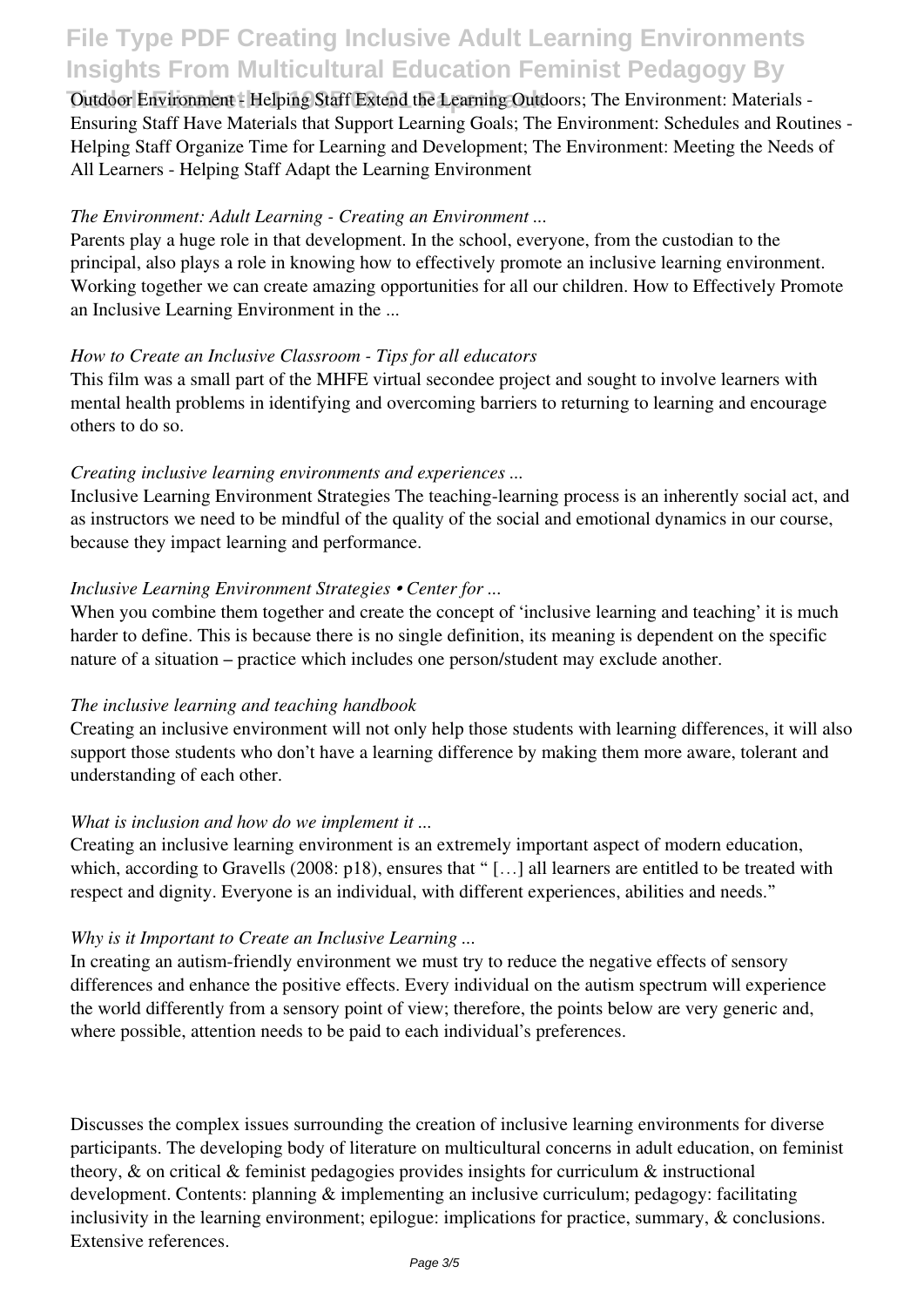**File Type PDF Creating Inclusive Adult Learning Environments Insights From Multicultural Education Feminist Pedagogy By Tisdell Elizabeth J 1995 09 01 Paperback**

This book provides information on common disabilities and practical strategies for creating inclusive environments and building student relationships.

In the face of ever increasing levels of diversity, educators are grappling to create and maintain inclusive learning cultures and environments. As facilitators of learning we must develop awareness of, and respond to, the diversity of our learners. This program provides an essential introduction to inclusive learning by exploring strategies that promote diversity and support inclusion. We also discover how organisations can improve the workplace through encouraging a positive learning culture and adopting inclusive learning practices. Through implementing inclusive learning practices, educators and trainers can provide learning and assessment that embraces and encourages diversity in the learning environment. Source : VEA webpage : http://www.vea.com.au.

Providing new insights into the textual and paratextual character of brands and advertising, this innovative book showcases an extensive selection of vivid and topical case examples that assist the practical understanding of advertising paratexts.

In the face of ever increasing levels of diversity, educators are grappling to create and maintain inclusive learning cultures and environments. As facilitators of learning we must develop awareness of, and respond to, the diversity of our learners. This program provides an essential introduction to inclusive learning by exploring strategies that promote diversity and support inclusion. We also discover how organisations can improve the workplace through encouraging a positive learning culture and adopting inclusive learning practices. Through implementing inclusive learning practices, educators and trainers can provide learning and assessment that embraces and encourages diversity in the learning environment.

The Spring of 2020 saw educational institutions around the world abruptly convert to online teaching formats. While this transition may be unfamiliar—and even uncomfortable—the skills and techniques needed to engage and empower online learners can be learned and mastered to serve the current and everexpanding need. This indispensable resource focuses on combining thoughtful teaching strategies with innovative technology to help learners engage more meaningfully and learn more effectively. The book distills decades of research in adult learning and education to provide evidence-based strategies that directly and practically apply to online environments. The author identifies five core areas for focus: principles of adult learning (how people learn), engagement through presence, diversity and inclusion, community, and learner empowerment; thereby demonstrating how to prepare for the online learning environment, design and develop suitable course materials, deliver instruction, and evaluate the learning experience. Book Features: A holistic approach that addresses and integrates every key dynamic to ensure the design, development, and delivery of optimal online learning experiences. Appropriate for instructors and course designers as they manage blended or fully online teaching models.Content is readily applicable across disciplines and institutional types. Grounded firmly in research, theory, and best practices related to social presence, engagement, inclusive pedagogy, Understanding by Design (UBD), Universal Design framework for Learning (UDL), reflective practice, and principles of adult learning and development. Comprehensive checklists provide overviews of key action items and associated steps involved in course design, development, and delivery. Reflection is a cornerstone of deep learning, and reflective questions are included in each chapter.